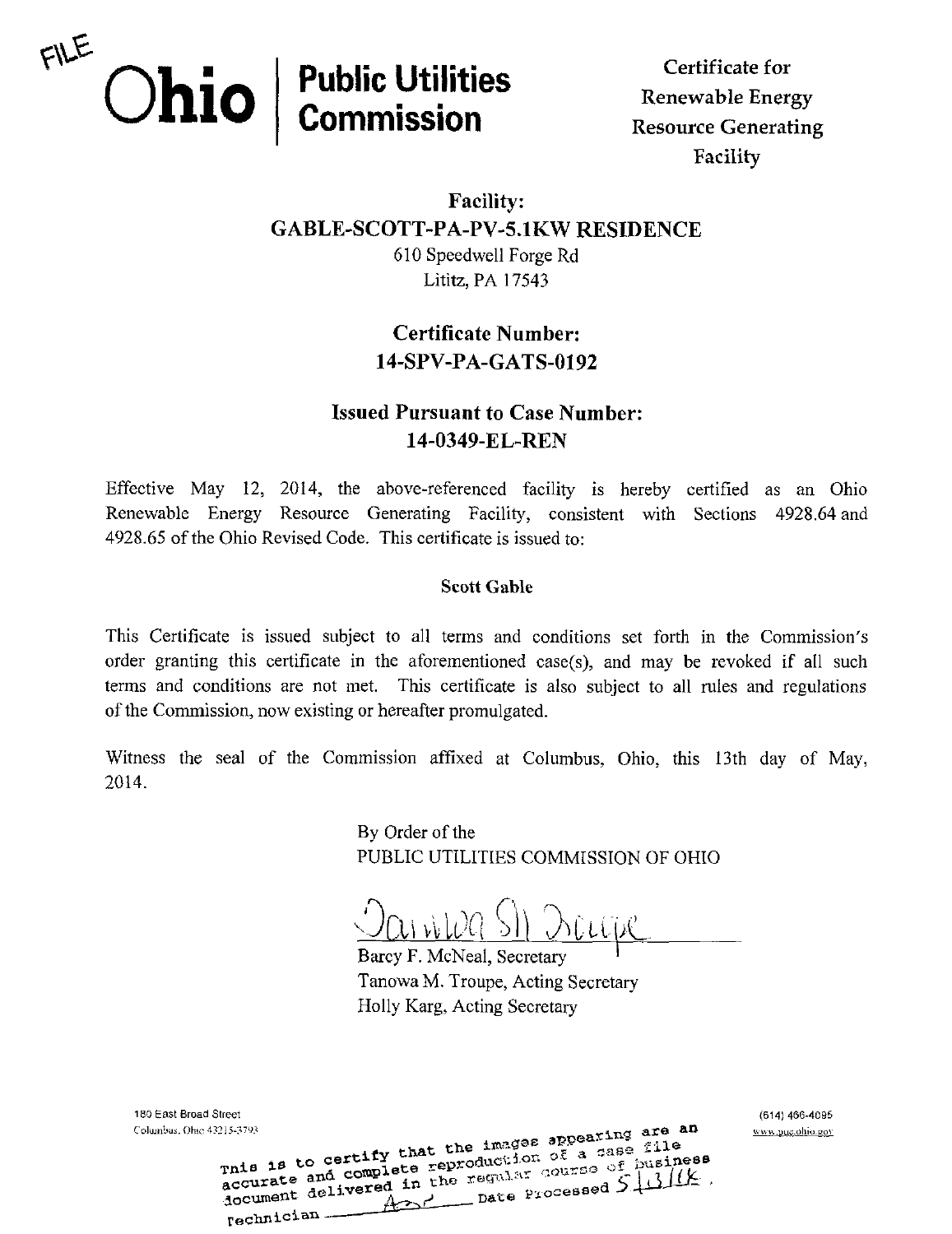# Automatic Case Action Form Certification of Renewable Energy Resource Generating Facility

Issued Certificate Number: 14-SPV-PA-GATS-0192

PUCO Case Number: 14-0349-EL-REN

Facility Name:

Gable-Scott-PA-PV-5. IkW Residence

Facility Location:

610 Speedwell Forge Rd Lititz, PA 17543

## Effective Date of Certificate / Date Commission Order Signed:

May 12,2014

## Issued To:

Scott Gable

#### Send To:

Scott Gable

610 Speedwell Forge Rd Lititz, PA 17543